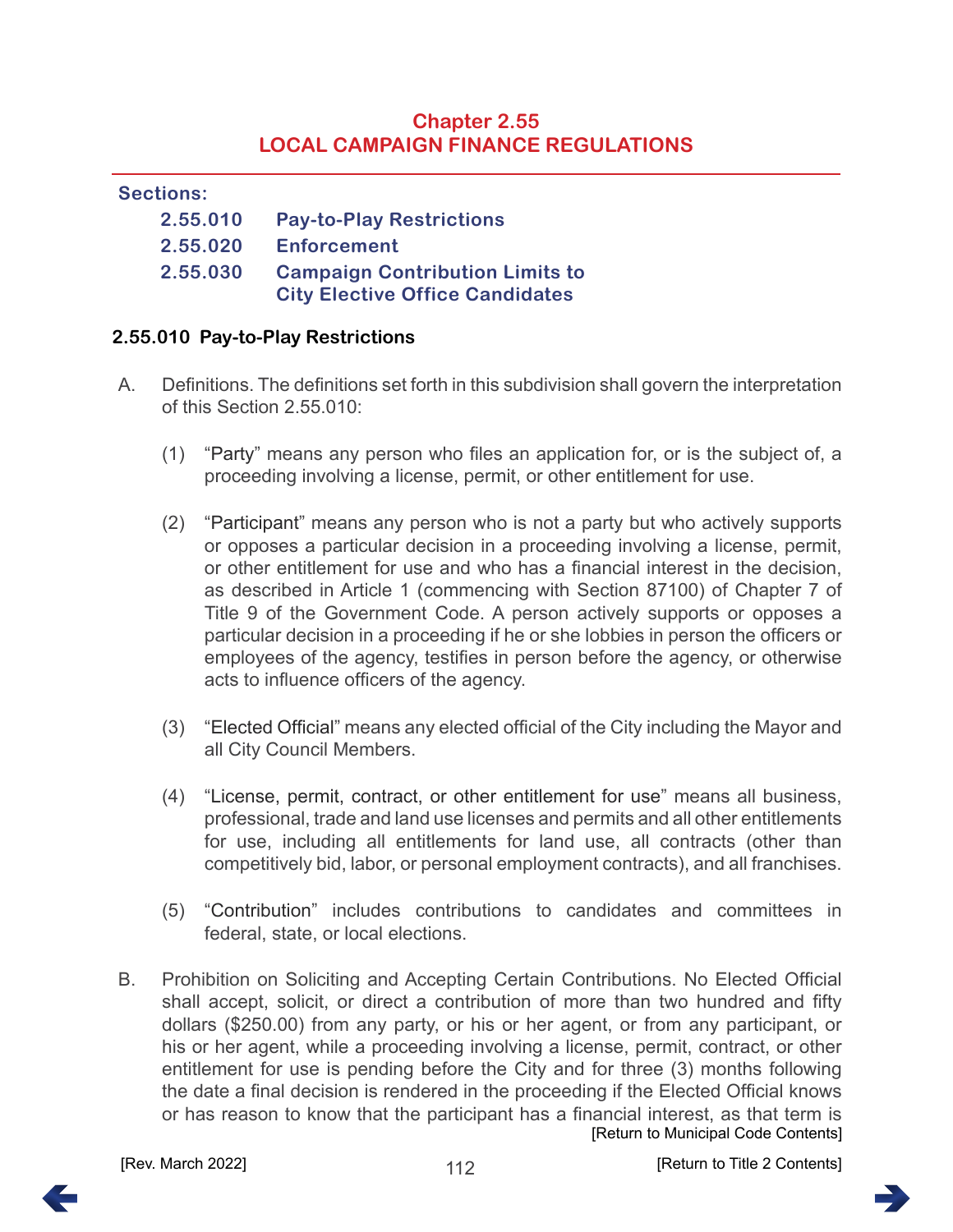used in Article 1 (commencing with Section 87100) of Chapter 7 of Title 9 of the Government Code. This prohibition shall apply regardless of whether the Elected Official accepts, solicits, or directs the contribution for himself or herself, or on behalf of any other officer, or on behalf of any candidate for office or on behalf of any committee.

- C. Elected Official Disclosure Requirements. Prior to rendering any decision in a proceeding involving a license, permit, contract, or other entitlement for use pending before the City, each Elected Official who received a contribution since their last California Fair Political Practices Commission ("FPPC") Form 460 Filing (Recipient Committee Campaign Statement) in an amount of more than two hundred and fifty dollars (\$250.00) from a party or from any participant shall disclose that fact on the record of the proceeding.
- D. Application to Candidates. Contributions made to candidates for elective office shall subject the candidate to the disclosure provision of subdivision C should the candidate be subsequently elected. Candidates who have become the Council Member-Elect or Mayor-Elect, but who have not yet been sworn in, shall be subject to the prohibition of subdivision B.
- E. Applicant Restrictions. A party to a proceeding before the City involving a license, permit, contract, or other entitlement for use shall disclose on the record of the proceeding any contribution in an amount of more than two hundred and fifty dollars (\$250.00) made since their last FPPC Form 460 Filing (Recipient Committee Campaign Statement) by the party, or his or her agent, to any Elected Official. No party, or his or her agent, to a proceeding involving a license, permit, or other entitlement for use pending before the City and no participant, or his or her agent, in the proceeding shall make a contribution of more than two hundred and fifty dollars (\$250.00) to any Elected Official during the proceeding and for three (3) months following the date a final decision is rendered by the City in the proceeding. When a closed corporation is a party to, or a participant in, a proceeding involving a license, permit, or other entitlement for use pending before the City, the majority shareholder is subject to the disclosure and prohibition requirements herein.

(Ord. MC-1558, 6-02-21)

### <span id="page-1-0"></span>**2.55.020 Enforcement**

The City hereby designates the California Fair Political Practices Commission ("FPPC") as the enforcement agency for this Chapter. The City shall provide to the FPPC twice, annually, data for all licenses, permits, or other entitlements for use, as defined in Section 2.55.010 above. The FPPC will cross-reference the data received from the City against the most recent FPPC Form 460 Filing (Recipient Committee Campaign Statement) of each Elected Official who has received Contributions equal to or exceeding

[\[Return to Municipal Code Contents\]](#page--1-1)

[Rev. March 2022] [\[Return to Title 2 Contents\]](#page--1-0)